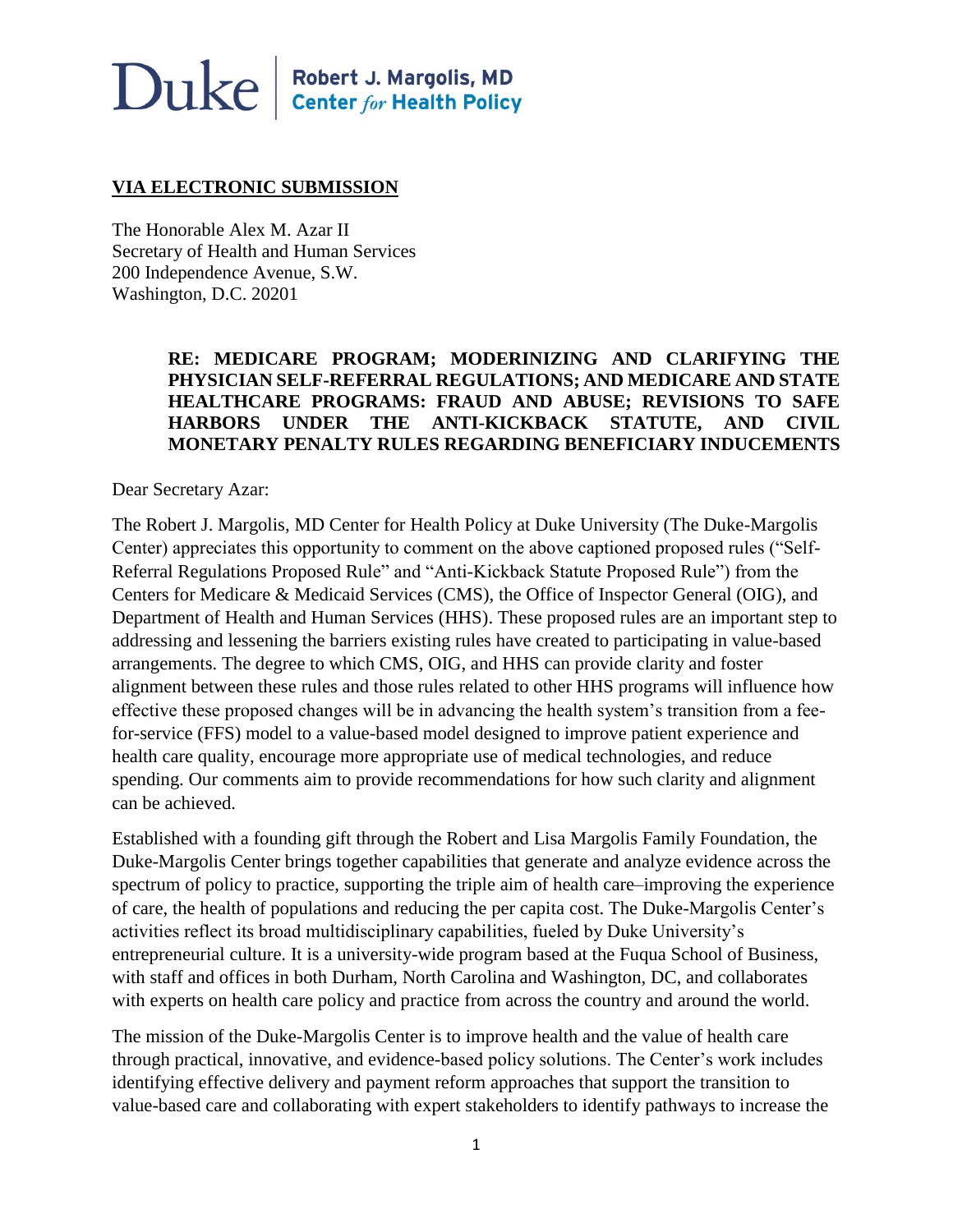value of biomedical innovation to patients – both through better health outcomes and lower overall health care spending.

The comments provided on the Self-Referral Regulations (SRS) Proposed Rule and Anti-Kickback Statue (AKS) Proposed Rule are informed by the Center's ongoing work. This work includes multiple ongoing projects related to the in-depth examination of the operations and effectiveness of accountable care organizations (ACOs). The comments are also informed by the ongoing work of the Advisory Group of the Center's multi-stakeholder consortium on valuebased payment reforms for medical products.

In April 2017, The Duke-Margolis Center formed this first-of-its-kind multi-stakeholder consortium to address key practical issues in advancing value-based payment arrangements for pharmaceuticals, including gene therapies and gene editing technologies, and medical devices. The project is supported through the generosity of the Margolis Family Foundation, which provides core resources for the Center, in-kind participation at the organizational level from all Consortium members, and membership fees from industry partners on a sliding scale.

The Consortium Advisory Group—composed of patient advocates, payers, manufacturers, and providers, as well as experts on regulatory affairs, law, and policy—works to develop approaches to payment reform that support better outcomes for patients and better value across the system. The Consortium is providing practical solutions to legal and regulatory barriers, data and operational challenges, and financing methods for high-cost therapies.

In this document, we discuss:

- I. The importance of value-based arrangements and the challenges associated with their implementation.
- II. Recommendations for expanding the SRS Proposed Rule's definition of "substantial downside financial risk" to include arrangements under which entities assume greater financial risk over time.
- III. Recommendations for providing more guidance on the SRS and AKS Proposed Rules' requirements related to performance/quality standards and outcome measures.
- IV. Recommendations to allow manufacturers to assume risk in bundled arrangements beyond the cost of the product itself.
- V. Recommendations that the proposed rule include medical product manufacturers in the definition of "VBE Participant" for the purpose of safe harbor protection.
- VI. Recommendations that the proposed rule create a safe harbor for medical product VBP arrangements between payers and manufacturers.
- VII. Examples of medical product VBP arrangements excluded by the proposed safe harbors.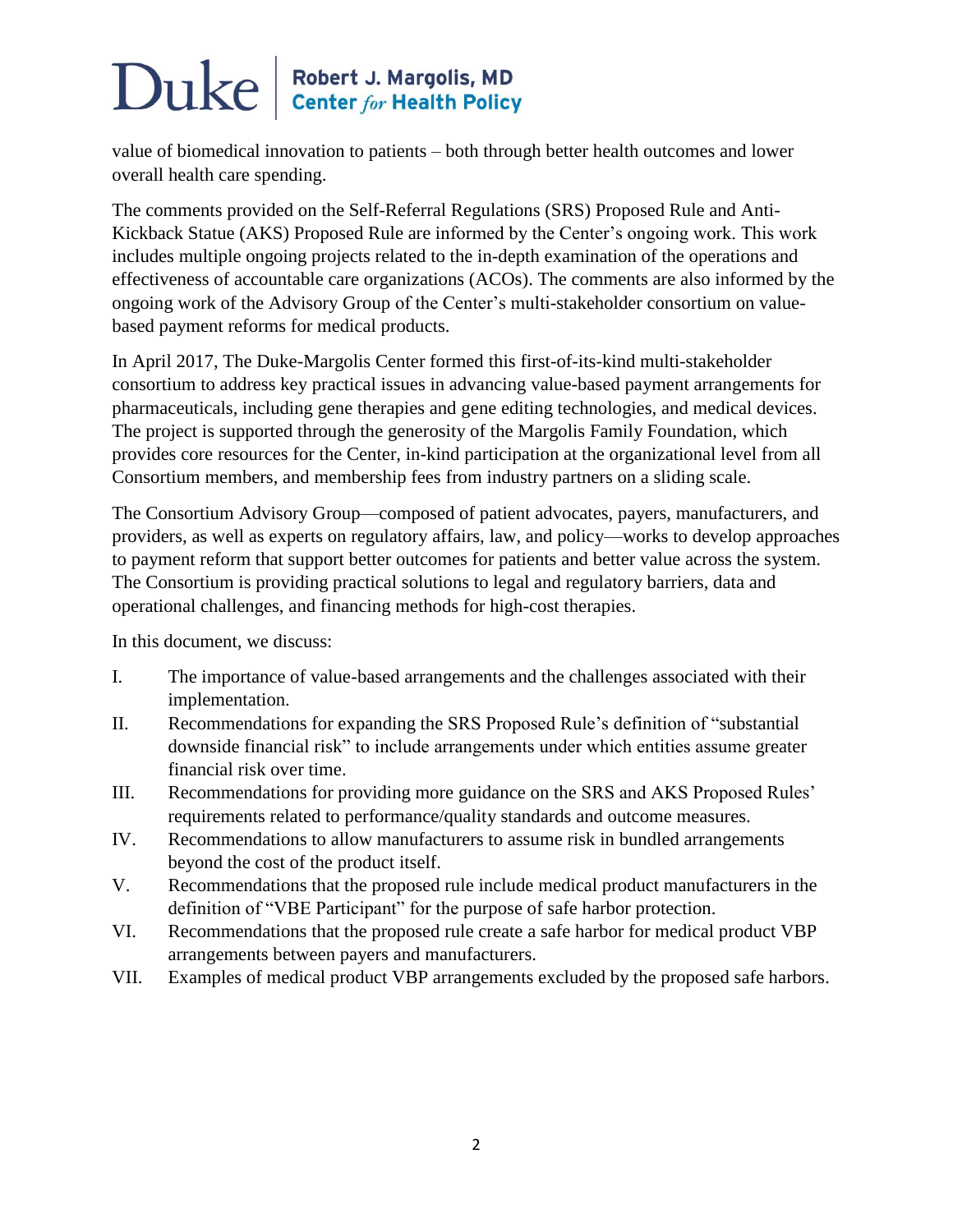## $\bf Duke \parallel^{\text{Robert J. Margolis, MD}}_{\text{Center for Health Policy}}$

#### **I. The importance of value-based arrangements and the challenges associated with their implementation.**

Value-based arrangements are a key mechanism for transforming how we pay for and deliver health care in the United States. By tying payment to value, these arrangements help advance the goals of improving patient experience and health care quality, encouraging more appropriate use of medical technologies, and reducing health care spending. Value-based arrangements can take a variety of forms, including accountable care organizations (ACOs), bundled or episode-based payments, and contracts between manufacturers of biopharmaceutical and medical devices (together referred to as "medical products") and payers and/or providers. Participation in these types of arrangements is growing<sup>1,2</sup> and evidence indicates they can facilitate the provision of high-quality care and reductions in spending.<sup>3</sup> However, value-based arrangements, particularly those involving the assumption of some degree of downside financial risk, continue to be a minority of the payment arrangements in the United States.

Reasons for the slow uptake of value-based arrangements are many. Our work found ACOs encounter challenges related to securing start-up resources, building or refashioning existing infrastructure to support new approaches to care, changing organizational culture, and identifying appropriate quality measures or performance standards.<sup>4</sup> Most participants in valuebased arrangements need time at the beginning of such arrangements to build the infrastructure and establish the processes and relationships required to achieve meaningful changes in quality and costs. Challenges for value-based arrangements involving medical products include operational and administrative barriers, as well as legal and regulatory impediments such as government price reporting requirements for drugs.<sup>5</sup> Trying to succeed in these types of arrangements under FFS-based regulatory structures adds to these challenges. From our work studying value-based arrangements, we've learned the shift from traditional FFS to value-based payment and delivery takes time and resources and is a journey that requires continuing changes and advancements, often incremental, if the shift is to be effective and sustainable – and corresponding shifts in regulatory policies are needed as well.

Under a FFS payment system, the Self-Referral regulations and Anti-Kickback statute serve a critical purpose of avoiding waste and incentives for inappropriate or excessive treatment. Regulators have viewed coordination and the sharing of valuable resources across organizations under a FFS payment system as posing an increased risk of fraud and abuse, and have consequently adopted narrow exceptions and safe harbors with expected benefits that exceed any adverse impacts on innovative care models and care coordination and integration. However, as providers and manufacturers move toward assuming greater financial risk in their payment

l

<sup>1</sup> <http://hcp-lan.org/workproducts/apm-methodology-2019.pdf>

<sup>2</sup> [https://www.ajmc.com/journals/issue/2019/2019-vol25-n2/valuebased-arrangements-may-be-more-prevalent](https://www.ajmc.com/journals/issue/2019/2019-vol25-n2/valuebased-arrangements-may-be-more-prevalent-than-assumed?p=2)[than-assumed?p=2](https://www.ajmc.com/journals/issue/2019/2019-vol25-n2/valuebased-arrangements-may-be-more-prevalent-than-assumed?p=2)

<sup>3</sup> <https://www.healthaffairs.org/do/10.1377/hblog20180918.957502/full/>

<sup>4</sup> <https://www.healthaffairs.org/doi/full/10.1377/hlthaff.2019.00013>

<sup>5</sup> <https://www.healthaffairs.org/do/10.1377/hblog20161104.057443/full/>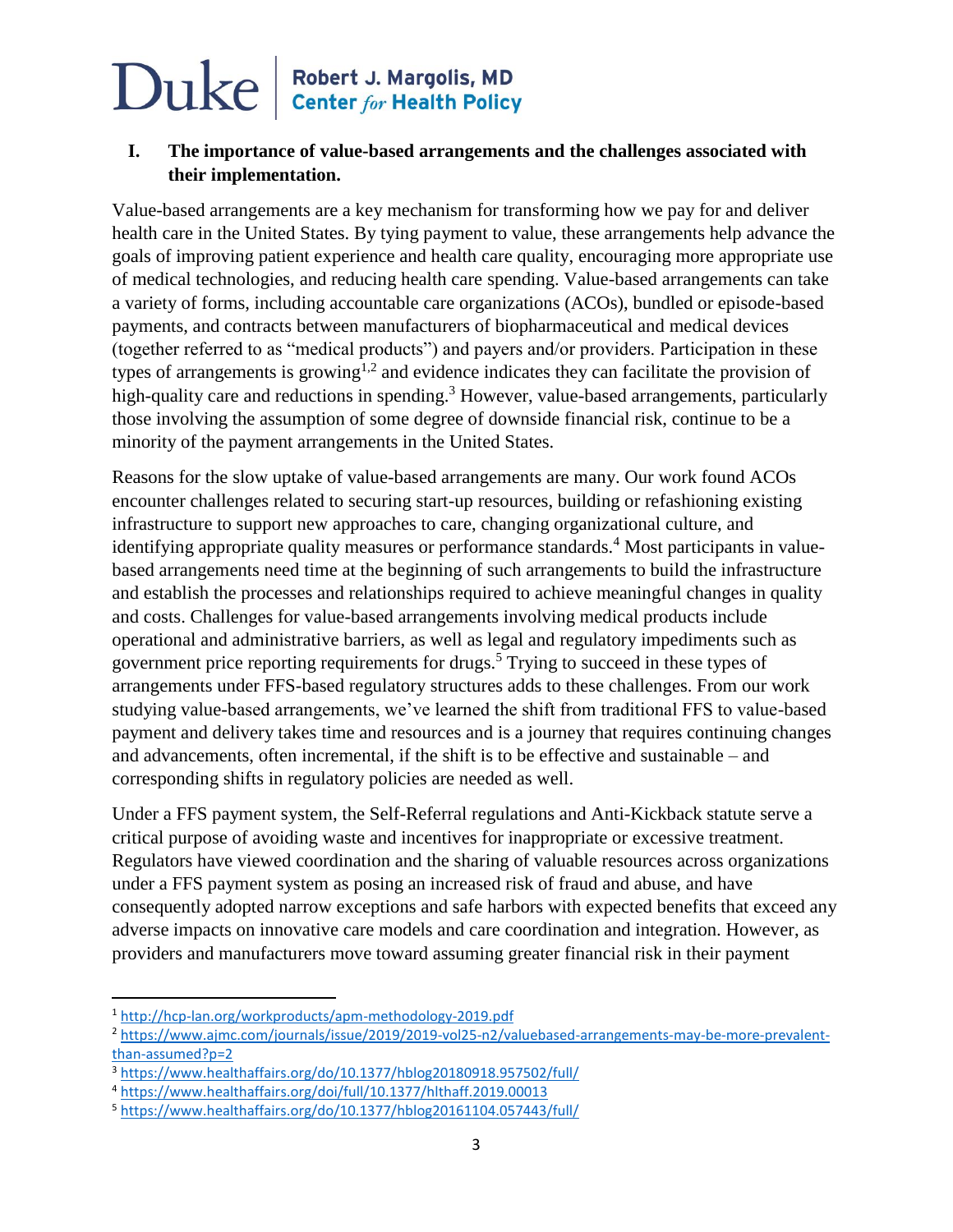arrangements, there are less incentives and opportunities to engage in behaviors that lead to excess Federal spending and inappropriate overuse of services and medical products for patients. As payments shift from being based on volume to being based on achieving better outcomes and lowering total costs, with greater financial risk tied to limiting costs, the Self-Referral regulations and Anti-Kickback statute regulations designed for fee-for-service constitute increasingly significant barriers to the adoption of new health care models that achieve the policy goals of better health care with more sustainable spending.

Adaptation of these regulations to this changing environment would encourage the shift away from FFS and help achieve the goals of improving outcomes and lowering spending through value-based payment models. We appreciate the efforts of CMS and OIG to provide greater clarity on existing regulations and for offering new exceptions and safe harbors designed specifically to address the unique nature of value-based arrangements. We are particularly appreciative of the efforts to support arrangements involving the assumption of greater downside financial risk. However, we believe there are opportunities to enhance the proposed changes so they provide the clarity and guidance required to allay uncertainties around the requirements of the proposed exceptions and safe harbors, foster alignment across CMS, state, and private plan value-based payment initiatives, and facilitate more diverse participation in value-based arrangements, especially those involving significant, if not full, financial risk.

### **II. Recommendation: Expand the SRS Proposed Rule's definition of "substantial downside financial risk" to include arrangements under which entities assume greater financial risk over time.**

Three of the proposed safe harbors, specifically the Care Coordination Arrangements to Improve Quality, Health Outcomes, and Efficiency, Value-Based Arrangements with Substantial Downside Financial Risk, and Value-Based Arrangements with Full Financial Risk safe harbors, recognize that the degree of financial risk assumed by entities participating in value-based arrangements exists on a continuum. The proposed Care Coordination Arrangements and Full Financial Risk safe harbors would cover arrangements that fall on either end of that continuum (i.e., no financial risk assumed or full financial risk assumed), while the proposed Substantial Downside Financial Risk safe harbor would cover qualifying arrangements that may fall in between. We agree with the general approach of designing and implementing safe harbors that reflect a continuum of risk assumption, but we are concerned the proposed definition of "substantial downside risk" (see below) is not aligned with the levels of risk assumed under other public and private sector value-based payment initiatives and thus may create an unnecessarily high qualifying standard for many providers and organizations that are considering entering into value-based arrangements. Thus, this proposed change may not end up achieving more participation in arrangements that involve downside financial risk and that could improve outcomes without increasing, and potentially reducing, Federal spending.

#### *Definition of "substantial downside financial risk":*

(1) a shared savings arrangement with a repayment obligation at least 40% of shared losses; (2) a repayment obligation under an episodic or bundled payment arrangement of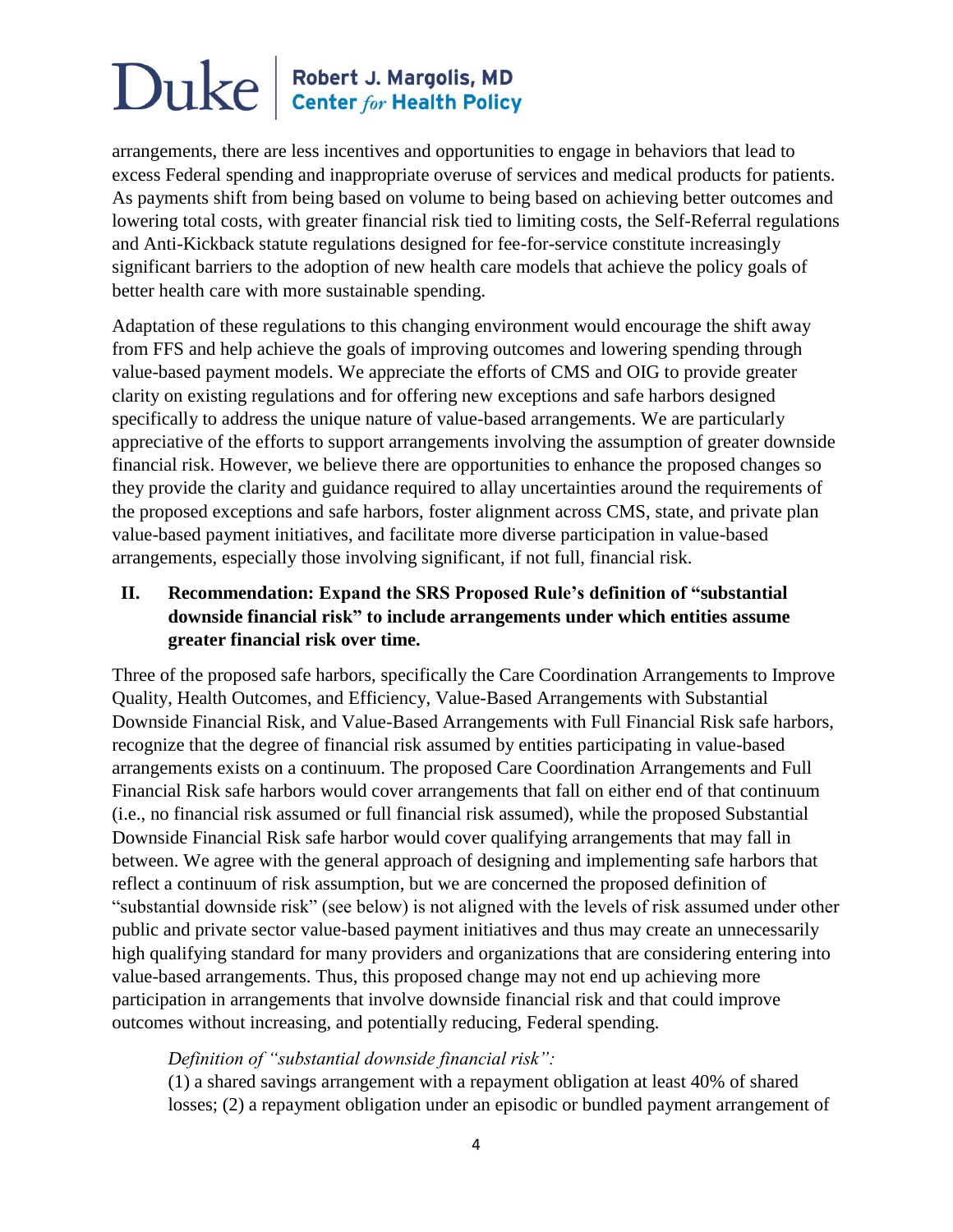at least 20% of any total loss; (3) a prospectively paid population-based payment for a defined subset of the total cost of care, where the payment is determined based on historical expenditures; or (4) a partial capitated payment where the payment reflects a discount of at least 60% of the total expected payment for the target population (pgs. 125-126 in the AKS Proposed Rule)

Our work<sup>6</sup> and work by other researchers<sup>7</sup> on ACOs indicate taking on downside financial risk, particularly high levels of risk, can lead to health care and public program savings and improvements in care quality. However, taking on substantial downside financial risk is not something most providers and organizations can do at the start of an arrangement. Most entities, or at least those that are new to participating in value-based arrangements, will likely need a capacity building phase, during which it is not feasible to take on financial risk or the risk taken on is minimal. Once the necessary infrastructure is built out – including longitudinal data and analytics, new internal structures and staffing, and reforms in key areas of clinical care delivery – participants will be better situated to assume higher levels of risk. Setting safe harbor qualifying risk levels too high may result in the safe harbor being available to only those organizations that have already been in operation for a long period of time and are able to take on very high-levels of financial risk (e.g., ACOs associated with large health systems).

While the 40% and 20% shared and total losses benchmarks in the proposed definition of "substantial downside financial risk" align with rates used in the Medicare Shared Savings Program's (MSSP) Enhanced Track<sup>8</sup> and the Bundled Payments for Care Improvement Advanced (BPCI Advanced) Model<sup>9</sup>, it does not reflect the fact that most potential value-based arrangement participants need to work up these levels of risk over a period of time. OIG should consider including in the proposed definition of substantial downside risk, multi-year arrangements under which entities can start out assuming no or low levels of risk, but must assume greater downside financial risk over time and eventually reach the benchmarks included in the current version of the proposed definition. Such arrangements allow time to build the infrastructure and processes needed to be successful in a value-based health care system, while requiring the entity to take on downside financial risk within a specific period of time.

This approach would be better aligned with the glide path implemented in the 2018 Pathways to Success Rule for MSSP.<sup>10</sup> This rule redefined the program tracks in an effort to encourage more ACOs to take on downside financial risk, after low rates of ACOs participating in the program's two-sided, shared savings and shared losses models in the previous years of the program. The new tracks allow ACOs to gain experience with more modest levels of risk before advancing to the 30% or higher shared loss rates required in the program's more advanced tracks. Our examination of the program's 2018 performance data found 17% of participating ACOs were in

 $\overline{\phantom{a}}$ 

<sup>6</sup> <https://www.healthaffairs.org/do/10.1377/hblog20191024.65681/full/>

<sup>7</sup> <https://www.ncbi.nlm.nih.gov/pmc/articles/PMC5368036/pdf/nihms819769.pdf>

<sup>8</sup> <https://www.cms.gov/Medicare/Medicare-Fee-for-Service-Payment/sharedsavingsprogram/index>

<sup>9</sup> <https://innovation.cms.gov/Files/x/bpci-advanced-faqs.pdf>

<sup>10</sup> <https://s3.amazonaws.com/public-inspection.federalregister.gov/2018-27981.pdf>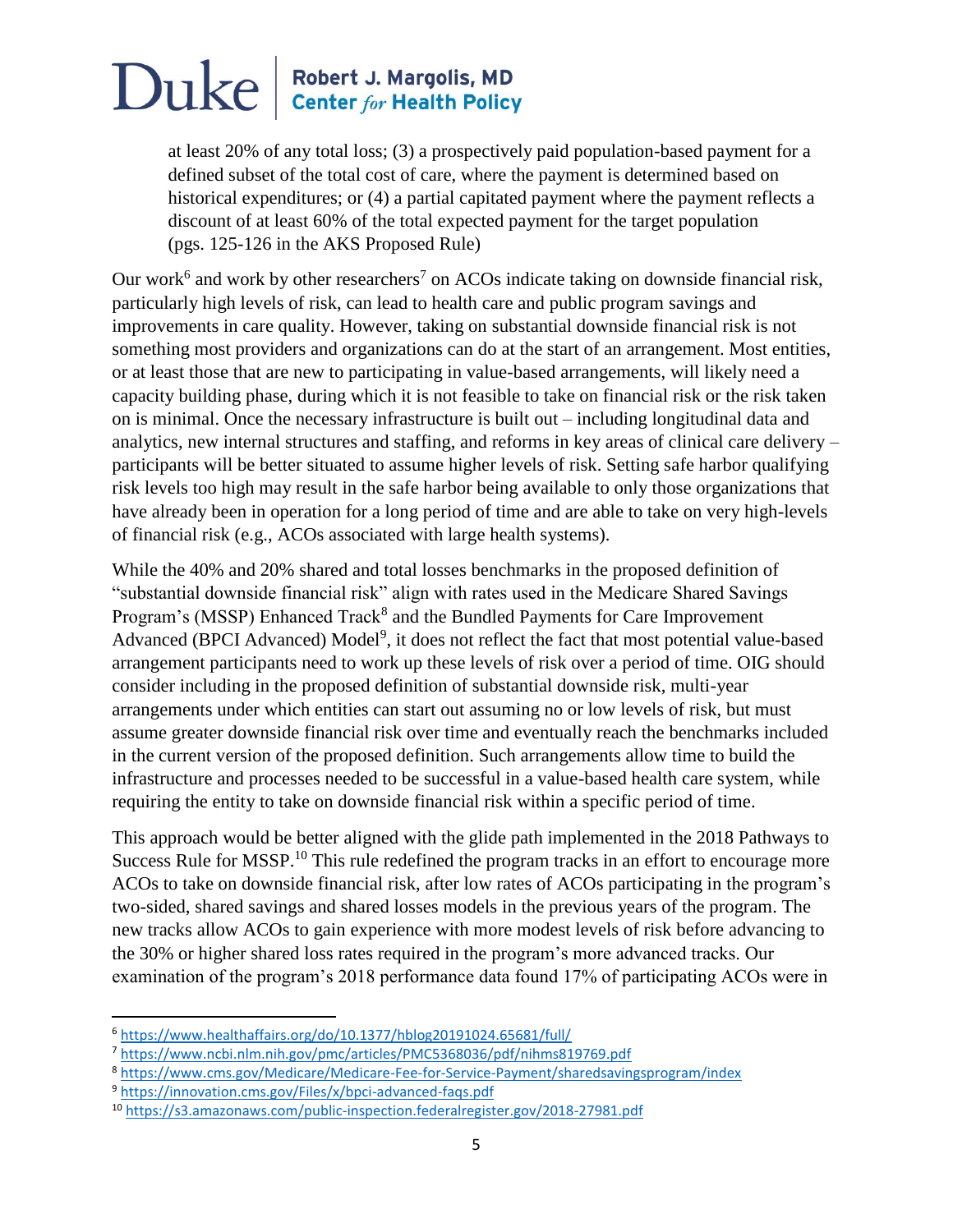tracks with downside financial risk.<sup>11</sup> While a significant increase over the previous performance year, this rate suggests taking on financial risk is still challenging for many program participants and they will likely need the transition time allowed under the program's new tracks to build the capacity needed to take on the higher levels of downside financial risk required in the program's advanced tracks.

To address the need for more support to prepare for assuming financial downside risk, we propose modifying the proposed definition of substantial downside financial risk to cover multiyear arrangements that include a capacity building period. As in the MSSP Pathways to Success model, this would help entities build and establish the infrastructure and administrative and care processes required for sustainable success under a value-based arrangement. During this period, the entity would take on lower levels of downside financial risk and gradually build up to the 20% or 40% benchmark (depending on the arrangement) included in the current proposed definition. Our previous work examining ACO exits from MSSP found organizations may need between one to three years to build up the infrastructure and processes necessary to take on downside financial risk. $12,13$ 

The minimum amount of time required for capacity building likely varies by certain entity characteristics (e.g., size, location [rural vs. urban]). One possibility is for the proposed definition to include arrangements that allow for a capacity building period of up to two years. This approach would align with the amount of time allowed for the assumption of financial risk in programs such as MSSP. As more evidence accumulates around how much time is needed for entities to be able to take on more financial risk, the time allowed for capacity building may need to be adjusted. Allowing arrangements with capacity building period to be included in the definition of substantial downside financial risk in the updated SRS rule will open the safe harbor up to more arrangements and foster diversity of the types of entities participating in value-based arrangements. OIG should also seek to maintain alignment with further developments of transition phases in Medicare and commercial models, as those payer reforms are likely to reflect accumulating further evidence on needed transition support.

### **III. Recommendation: Provide more guidance on the SRS and AKS Proposed Rules' requirements related to performance/quality standards and outcome measures.**

The inclusion of a performance/quality standard requirement within the SRS Proposed Rule's Value-Based Arrangements exception and the inclusion of an outcome measure requirement in the AKS Proposed Rule's Care Coordination safe harbor are worthwhile efforts to ensure quality of care is maintained under value-based arrangements. We agree that performance/quality standards and measures should be requirements for the proposed exception and safe harbor, but more guidance is needed regarding what standards and measures would comply with the proposed requirements.

 $\overline{a}$ 

<sup>11</sup> <https://www.healthaffairs.org/do/10.1377/hblog20191024.65681/full/>

<sup>12</sup> <https://www.healthaffairs.org/doi/10.1377/hlthaff.2018.05097>

<sup>13</sup> <https://www.healthaffairs.org/doi/10.1377/hlthaff.2018.05097>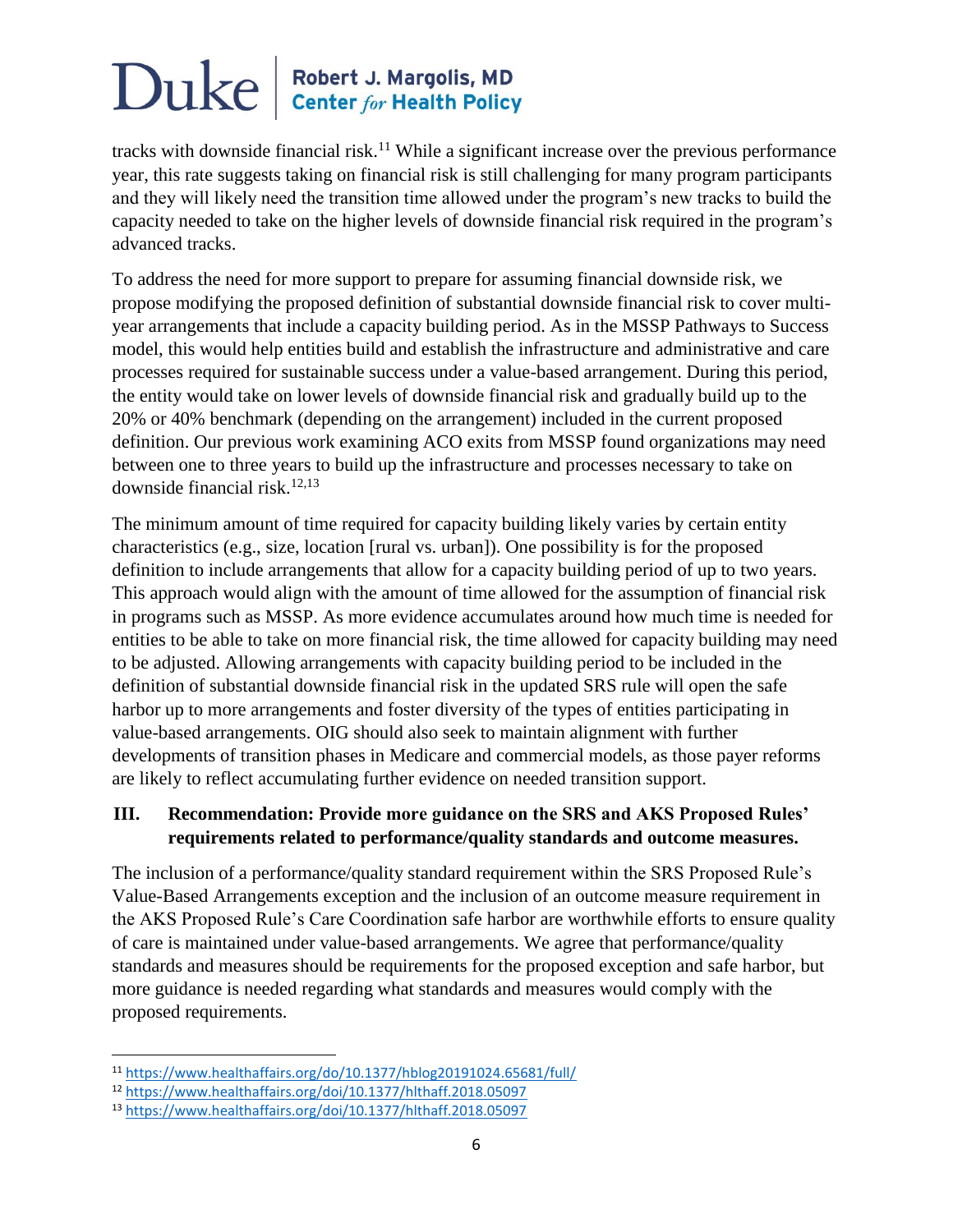The push to value-based care over the years has contributed to the development and implementation of numerous standards and measures used to track the quality of care delivered under value-based arrangements. These measures can range from those developed by health systems for quality improvement and care management purposes, to more rigorously tested and reviewed measures that are more suitable for use in public-reporting and other accountability programs. This proliferation contributes to concerns about measurement burden<sup>14</sup> and has spurred efforts to streamline measurement and performance requirements to ensure that the standards and measures used provide meaningful and actionable information to consumers, providers, payers, and other stakeholders (e.g., CMS Meaningful Measures Initiative).<sup>15</sup>

We are concerned the current SRS and AKS requirements related to measures and standards are too vague and create uncertainty around a specific value-based arrangement's ability to qualify for the Value-Based Arrangement exception or the Care Coordination safe harbor. We are also concerned about the Care Coordination safe harbor requirement regarding the use of evidencebased outcome measures given there are many areas of clinical care and patient populations for which few or no outcome measures are available. For example, our study of ACOs caring for the seriously ill found it can be very difficult to identify or construct measures that capture the outcomes considered indicative of high-quality care for this population (e.g., delivery of goal concordant care).<sup>16</sup> If a value-based arrangement includes or specifically focuses on an area of care or patient population for which outcomes measures are not available, it is likely the arrangement would not meet the proposed requirements of the Care Coordination safe harbor.

Rather than imposing different or additional regulatory standards regarding the use of performance/quality standards or measures, we recommend the proposed exception and safe harbor requirements align, to the maximum extent possible, with the measures required under CMS (e.g., MSSP, Direct Contracting Model) and other value-based payment models. CMS and OIG have a shared interest in developing and fostering the use of meaningful measures, especially measures capturing information directly from patients (i.e., patient-reported outcomes). CMS has already invested significant resources into the development and implementation of measures for a variety of value-based payment models (e.g., MSSP 2019 measures<sup>17</sup>; Direct Contracting Model 2021 measures [pg.78]<sup>18</sup>).

Alignment between the proposed exception and safe harbor standards and measurement requirements and existing measurement requirements for other CMS or private value-based payment models would provide clarity to potential value-based arrangement participants as to whether their arrangement would qualify for the proposed exception or safe harbor. It would also foster the use of meaningful measures in value-based arrangements, drive measurement

 $\overline{\phantom{a}}$ 

<sup>14</sup> <https://jamanetwork.com/journals/jama/fullarticle/2685141>

<sup>15</sup> [https://www.cms.gov/Medicare/Quality-Initiatives-Patient-Assessment-](https://www.cms.gov/Medicare/Quality-Initiatives-Patient-Assessment-Instruments/QualityInitiativesGenInfo/MMF/General-info-Sub-Page)[Instruments/QualityInitiativesGenInfo/MMF/General-info-Sub-Page](https://www.cms.gov/Medicare/Quality-Initiatives-Patient-Assessment-Instruments/QualityInitiativesGenInfo/MMF/General-info-Sub-Page)

<sup>16</sup> <https://www.healthaffairs.org/doi/full/10.1377/hlthaff.2019.00013>

<sup>17</sup> [https://www.cms.gov/Medicare/Medicare-Fee-for-Service-Payment/sharedsavingsprogram/Downloads/2019](https://www.cms.gov/Medicare/Medicare-Fee-for-Service-Payment/sharedsavingsprogram/Downloads/2019-quality-benchmarks-guidance.pdf) [quality-benchmarks-guidance.pdf](https://www.cms.gov/Medicare/Medicare-Fee-for-Service-Payment/sharedsavingsprogram/Downloads/2019-quality-benchmarks-guidance.pdf)

<sup>18</sup> <https://innovation.cms.gov/Files/x/dc-rfa.pdf>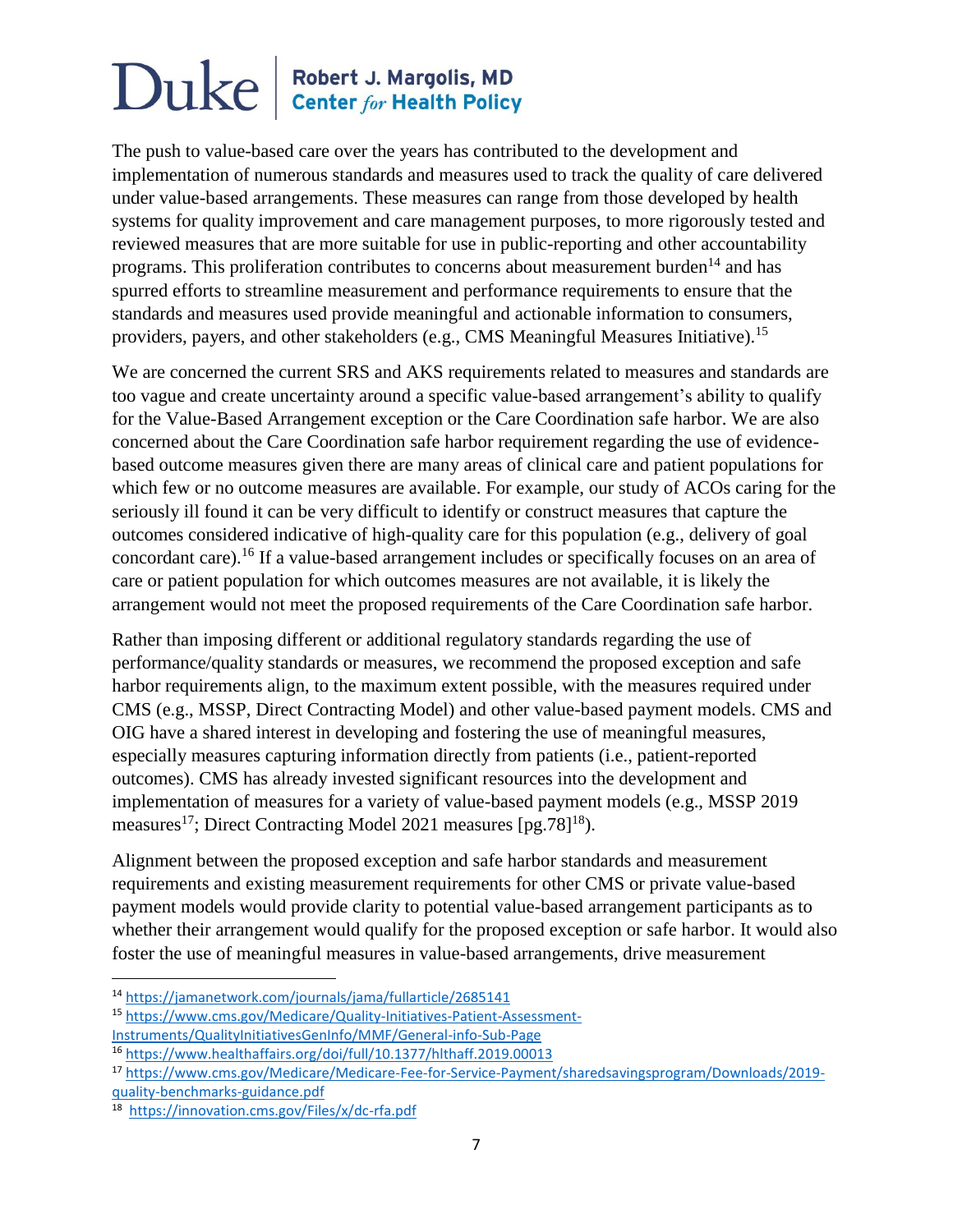alignment across payment models, and help reduce measurement burden – all leading to greater incentives for payment reforms to improve outcomes meaningfully while avoiding excess spending. For those areas of care or patient populations for which outcome measures are not yet available, we encourage CMS to allow the time-limited use of process measures to fulfill the requirements for organizations that are committed to implementing more advanced measures over time.

Finally, we would like to respond to CMS's request for comment on "…. whether to require that performance or quality standards be designed to drive meaningful improvements in physician performance, quality, health outcomes, or efficiencies in care" (pg. 75 of the SRS Proposed Rule). Building on extensive work by CMS and CMS-supported entities like the Core Quality Measures Collaborative, it would be helpful for CMS to identify the areas of measurement (e.g., patient safety, care coordination) that could drive meaningful improvements in performance and align those areas of measurement with the measurement requirements of CMS and other valuebased payment models. In addition, given the concerns around measurement burden, we suggest CMS provide a definition of "meaningful improvements" or guidance on how such an improvement can be determined if such language is to be added to the rule. Without a clear definition or additional guidance, there may be uncertainty regarding an arrangement's eligibility for the SRS exception.

### **IV. Recommendation: Allow manufacturers to assume risk in bundled arrangements beyond the cost of the product itself**

The Administration has encouraged the adoption of potentially high-value technologies using risk-sharing arrangements in bundled payments, as an area of focus and further action. In *Putting America's Health First*, the President's Budget for HHS for FY 2020, HHS proposes<sup>19</sup> that the Center for Medicare and Medicaid Innovation (CMMI) develop bundled payment demonstrations involving high-value medical devices for which there are delays or deficiencies in access under the prevailing payment system. These bundled payment demonstrations envision device manufacturers sharing in some or all of the risk in the bundle.

In the AKS Proposed Rule, OIG proposes to extend protection to bundled arrangements that provide a warranty for one or more items and related services, provided that the warranty covers at least one item (e.g., a medical device). This proposal modifies and expands the current warranties safe harbor, which only protects a warranty offered on the single product. This change would potentially allow manufacturers to offer additional protections for purchasers that go beyond the cost of a faulty product, to also cover the costs of related services associated with that product.

We appreciate and support the Administration's efforts to find ways to enable manufacturers to take risk for items and services that extend beyond the cost of the device itself. The Administration should also consider arrangements that allow manufacturers to take on risk that

 $\overline{\phantom{a}}$ 

<sup>19</sup> <https://www.hhs.gov/sites/default/files/fy-2020-budget-in-brief.pdf>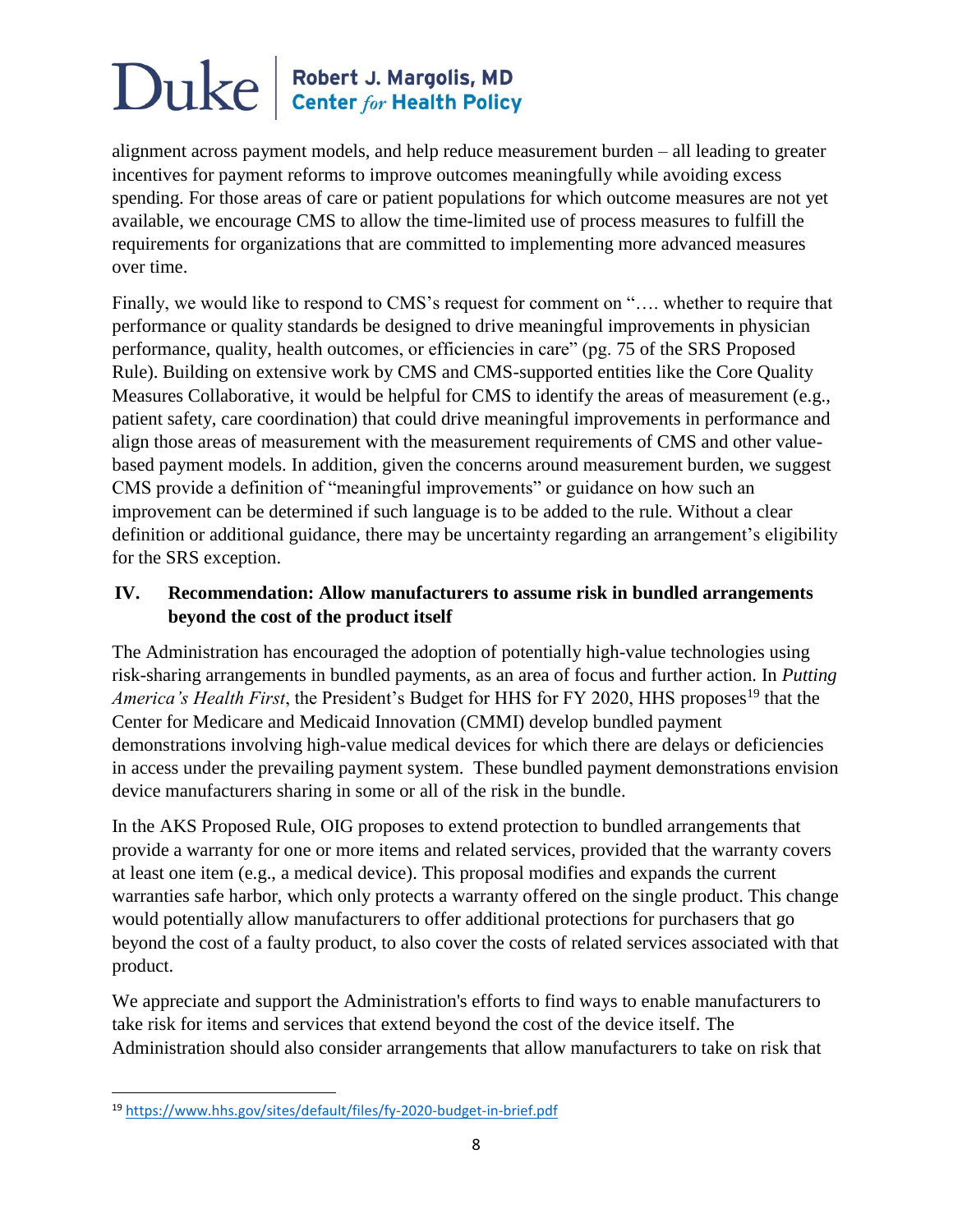*exceeds* the replacement value of the device. For example, a manufacturer could enter into an agreement to cover hospital expenses related to complications that their device is designed to prevent, or to cover some or all of the costs of a replacement procedure in the event of an early failure of their device.

Supporting the utilization of high-value products that deliver better outcomes and allow manufacturers to share more meaningful risk in bundled payment arrangements necessitates OIG's inclusion of manufacturers in the proposed value-based arrangements safe harbors. We discuss this point in more detail below.

#### **V. Recommendation: Include medical product manufacturers in the definition of "VBE Participant" for the purpose of safe harbor protection**

While the AKS Proposed Rule aims to create safe harbors for risk sharing and care coordination efforts between "value-based participants that include providers, clinicians and others," it explicitly excludes drug manufacturers from this group and considers whether it should also exclude medical device manufacturers.

We appreciate the OIG's solicitation of comments on these exclusions. While we support the OIG's intent to limit potential industry fraud in this AKS Proposed Rule, we believe that concerns about program misuse and increased volume billings—that the AKS aims to prevent diminish when value-based payments require outcome improvements and meeting spending targets. This reduces the need for the AKS' restrictions that apply in volume-based arrangements. VBP arrangements that include providers, payers, *and* medical product manufacturers have significantly greater potential to improve outcomes for the patient population treated, compared to provider-payer relationships that seek to move away from volume-based payment while still requiring volume-based payment methods for medical products. The OIG's assumptions that provide the basis for excluding manufacturers from the proposed safe harbors and the payment and regulatory regimes that go along with these assumptions have contributed to limited manufacturer participation in care coordination and support for higher-value treatment decisions, and limited manufacturer accountability for the actual impact of use of their treatments on spending and outcomes in Medicare and other populations.

Currently, manufacturers are for the most part excluded from the risk-sharing-based contracts entered into by providers and payers. Yet manufacturers' specific expertise and ability to develop and target programs involving their products, such as care coordination, risk prediction, remote monitoring, and more, may provide resources that fill important gaps in care coordination and data collection that providers and payers could not address alone in trying to achieve more value in care delivery and from particular medical products. Such manufacturer participation would need to be accompanied by a shift to substantial manufacturer accountability (financial risk sharing) for achieving spending benchmarks for the affected populations.

As experience and capacity to implement care delivery payment reforms increase, contracts could move toward direct alignment of both provider and medical product payments with value produced for patients and the health system – i.e., accountability for better patient outcomes and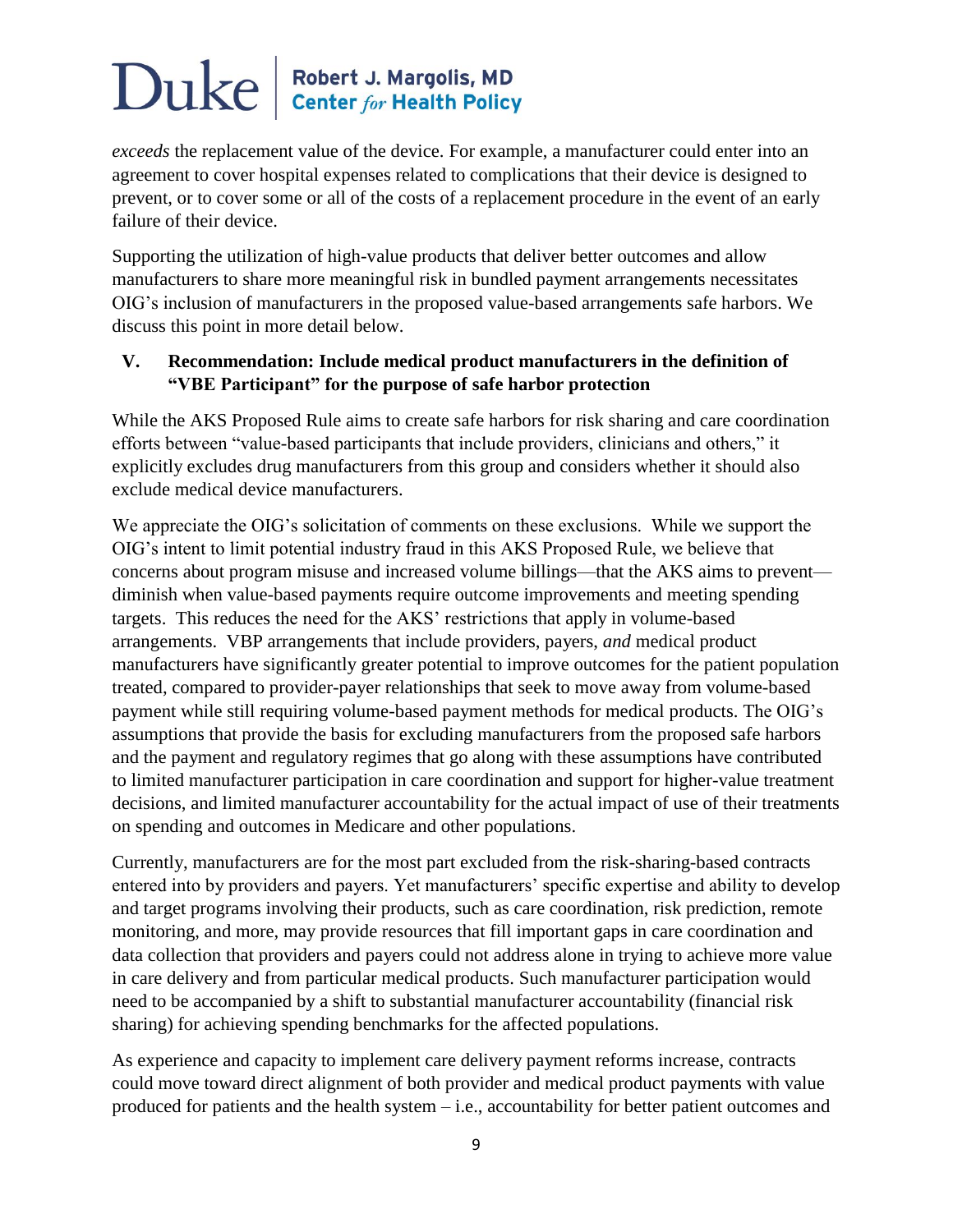for limiting total spending. These arrangements could prove especially effective if adopted by health systems or different providers that are aligned through their own VBPs, giving them the ability to coordinate patient care. Many provider-led VBPs, which the Administration aims to support through initiatives such as the Regulatory Sprint<sup>20</sup> and this Proposed Rule, could become much more effective with the inclusion of medical products. We provide several examples for such arrangements below in Section VII.

Indeed, the OIG recognizes the role played by manufacturers in care coordination and management, and in the AKS Proposed Rule it notes that:

*"We also acknowledge that some pharmaceutical manufacturers may help facilitate care coordination and management of care through, for example, data analytics associated with their pharmaceutical products furnished to purchasers of their products. These kinds of manufacturer arrangements raise different program integrity issues from those addressed in this rulemaking and would likely require different safeguards. We are considering pharmaceutical manufacturers' role in coordination and management of care and may address it in future rulemaking."*  (P. 55 of the AKS Proposed Rule)

We therefore urge the OIG to incorporate medical product manufacturers under the protection of the proposed value-based arrangement safe harbors for health care providers.

### **VI. Recommendation: Create a safe harbor for medical product VBP arrangements between payers and manufacturers**

The AKS' *existing* safe harbors do not generally accommodate medical product payment arrangements that shift away from FFS to models in which product reimbursement depends on measures of value. The Discount Safe Harbor, for example, provides stakeholders with some flexibility to engage in VBP arrangements by allowing payers and manufacturers to link payment, in the form of rebates, to measures relating to a drug's impact on outcomes, utilization, and spending for affected populations of patients. However, this safe harbor also includes several restrictions, such as a requirement that, in some circumstances, the benefit from the discount must be realized within a maximum two years. This might significantly hinder VBP arrangements, especially for some gene and other transformative therapies where the durability is only confirmed over a significantly longer $^{21}$  time horizon.

The Administration recognizes the existence and importance of value/outcomes-based arrangements for medical products, and notes that:

"*We may also consider specifically tailored safe harbor protection for value-based contracting and outcomes-based contracting for the purchase of pharmaceutical* 

 $\overline{a}$ 

<sup>20</sup> <https://www.govinfo.gov/content/pkg/FR-2018-12-14/pdf/2018-27162.pdf>

<sup>21</sup> [https://www.forbes.com/sites/joshuacohen/2019/04/12/how-are-gene-therapies-going-to-get-paid](https://www.forbes.com/sites/joshuacohen/2019/04/12/how-are-gene-therapies-going-to-get-paid-for/#1f7d5b832090)[for/#1f7d5b832090](https://www.forbes.com/sites/joshuacohen/2019/04/12/how-are-gene-therapies-going-to-get-paid-for/#1f7d5b832090)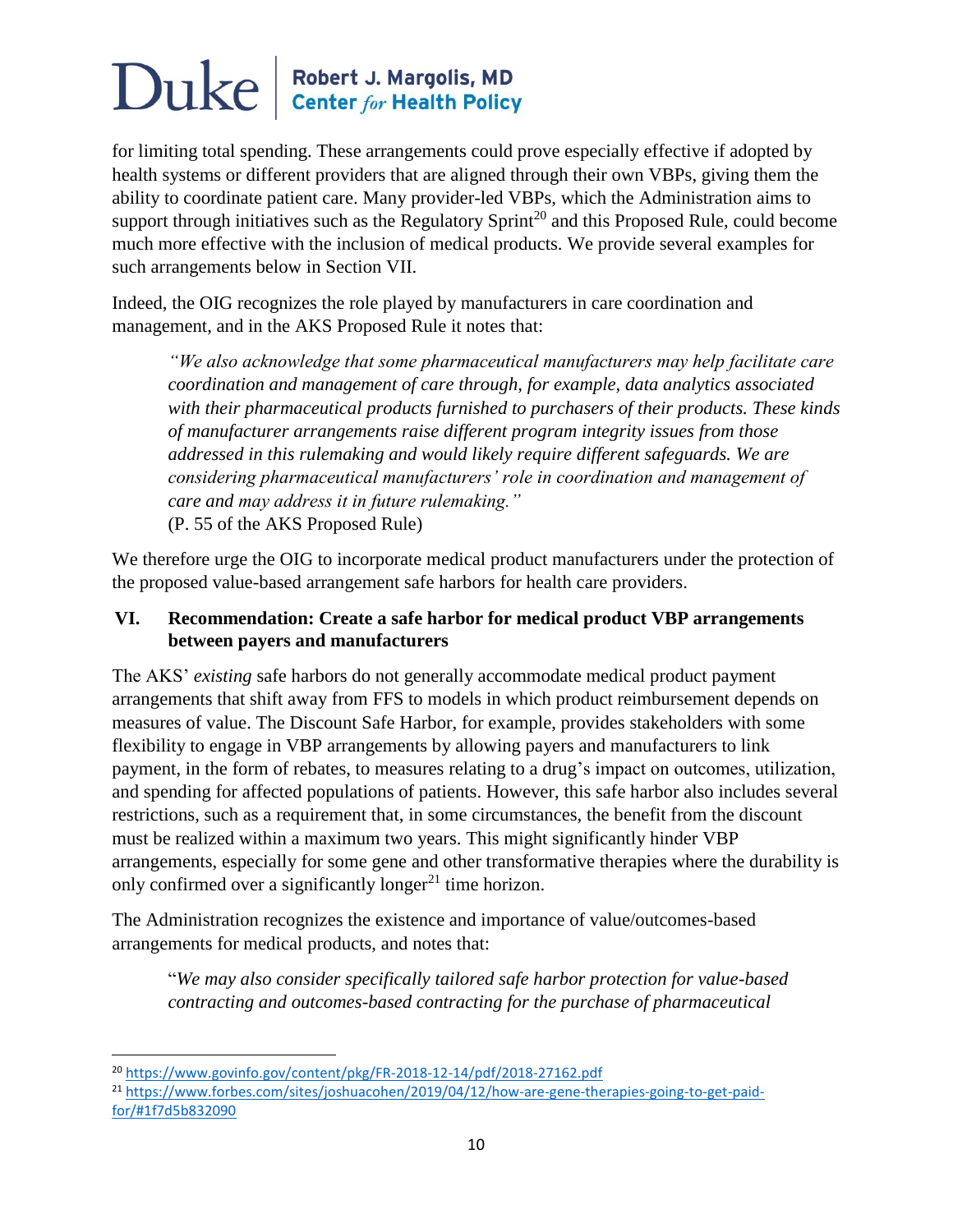*products (and potentially other types of products) in future rulemaking.*" (p. 55 of the AKS Proposed Rule).

We strongly support the OIG's further development of the approach reflected in this statement and believe that it should develop additional VBP safe harbor guidance in the final rule to enable VBP arrangements for medical product payments to expand and move further away from FFS. In addition to including drug and device manufacturers as VBE participants in the proposed valuebased safe harbors of the AKS Proposed Rule, the OIG should establish a safe harbor framework specific to manufacturer-payer VBP arrangements. VBP arrangements could encourage greater adoption of personalized medicine, improved medication adherence, greater development of robust real-world data and evidence, and other benefits that would increase the value of medications, care, and access. To facilitate health care reform and the increasing transition towards value-based reimbursement, we believe that it is crucial that any AKS reforms be implemented in a way that (1) advances the Administration's goals of promoting VBP arrangements, while (2) preserving the AKS' central purpose of limiting fraud and abuse in federal health care programs.

Recognizing concerns related to the realization of spending reduction from these arrangements and supporting the OIG's general approach of creating safe harbors that reflect a sliding scale of risk assumption in the health care providers' context, we believe that a similar approach could also be pursued for VBP arrangements for medical products, where advanced VBP arrangements that represent a very substantial shift away from FFS payments could be protected by a more flexible safe harbor, whereas limited risk arrangements could be protected by a more limited safe harbor.

### **VII. Examples of medical product VBP arrangements excluded by the proposed safe harbors**

In its request for comments, the OIG seeks examples of manufacturer-based care coordination and management efforts (P. 56 of the AKS Proposed Rule). Duke-Margolis VBP Consortium has developed a number of scenarios in which the manufacturer may be heavily involved in care coordination for the betterment of patient and population health. We present some of these below.

#### **Example 1: Medical Products in Provider-based VBPs**

In addition to emerging VBP arrangements between payers and manufacturers, there has also been growing interest in the use of these contracts to better align manufacturers and providers as part of alternative payment models (APMs) that are intended to encourage efficiency and cost savings while maintaining or improving patient outcomes. These provider APM changes create opportunities for stronger alignment with VBP arrangements for medical products: sharing some of the increasing provider APM risk with manufacturers may enable more opportunities and redirect more resources to drive toward higher value care with medical products. Such arrangements could include, for example, provisions to share in either excess costs or costsavings (e.g., the manufacturer will receive a share of cost savings and share in excess costs with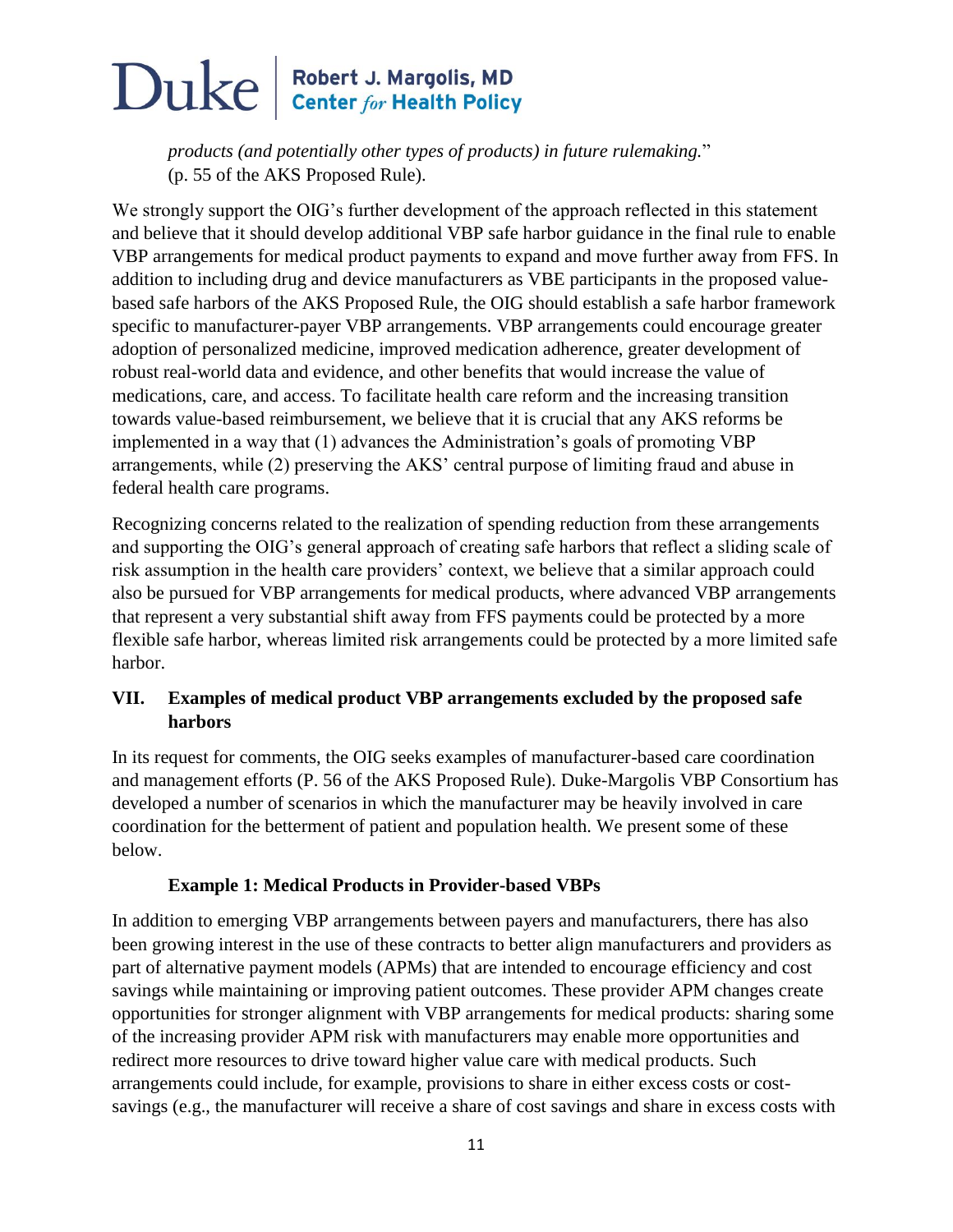the provider for procedures using the manufacturer's equipment), or agreements that the manufacturer will reimburse for the cost of treatment if certain goals are not met.

#### **Example 2: Medical Product Population/ Subscription Models with Observed Savings (using in-kind support of wraparound care coordination services)**

Analogous to VBP for providers, implementation of VBP arrangements for medical products can be viewed on a spectrum, beginning with payments that remain FFS-based but that are adjusted based on expected value, as determined by *existing* evidence (e.g., indication-based pricing). More advanced models exist along the spectrum and include outcome-based contracts (OBCs) that link payments to a product's *actual* performance or *demonstrated* value in a patient or a population.

At the other end of the spectrum from volume-based payments, population-based payments for a drug or other medical products could be centered entirely on a per-person or per-population basis, with payment adjustments based on improved population outcomes and costs of care. That is, these "subscription" models include a fixed amount for unlimited access to the medical product for a covered population, while the payment is tied to the product's observed performance in that population. We describe such an extreme shift from FFS payments not because these arrangements are common today – though some "subscription-type" payment models have been described in such areas as Hepatitis C treatment and antimicrobials– but because they help highlight the importance of taking steps now to enable a framework for arrangements that shift away entirely from FFS.

In a subscription model, the payment mechanism does not allow for additional financial risk to payers or the government related to volume of sales – payments would only increase in the context of significant outcome improvements and total spending reductions as measured by performance against benchmarks agreed to in the payment contract. The AKS inhibits such population-based arrangements as different activities by the manufacturer, such as sharing data, supporting and training providers in case finding or care management, as well as financial risksharing, might implicate AKS rules because the various activities would be intended to facilitate utilization of specific products, to achieve the population outcome and spending goals. While such manufacturer activities should be restricted under volume-based arrangements, AKS regulations could impede efforts that enable manufacturers, providers, and payers to share in the savings from such care reforms in payment models that are substantial shifts from FFS.

In those full-risk payment models that are not tied to the volume of sales, CMS programs are unlikely to be harmed by manufacturer collaboration with health care providers to better coordinate care and reduce costly downstream complications. Rather, those activities would be aligned with the intended goals of the safe harbors in the AKS Proposed rule. However, if there is only a small payment component related to outcomes while most of the payment remains volume-based, then AKS concerns remain.

As VBP arrangements for medical products have, by and large, yet to fully shift away from FFS but still contain different levels of volume-based payments, there could be a spectrum of VBP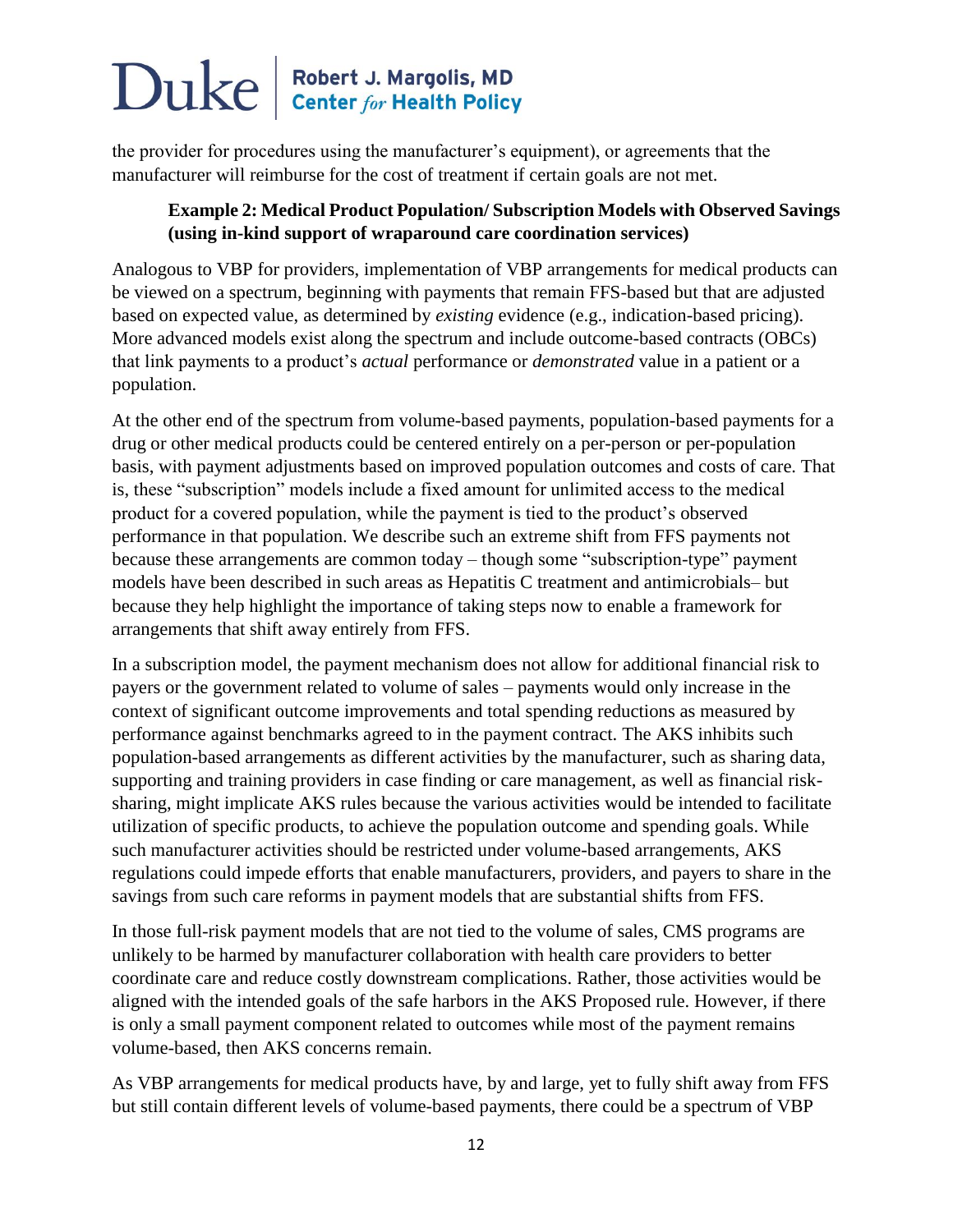safe harbors that reflects a sliding scale of risk assumption taken by manufacturers participating in VBP arrangements. The safe harbors could provide increasingly greater flexibility in designing VBP arrangements as the manufacturer takes on greater financial risk and incentives and opportunities for program abuse and inappropriate product overuse diminish. This would be consistent with the approach described in the AKS Proposed Rule with respect to the proposed safe harbors for VBE participants, discussed in Section II above.

Without a safe harbor protecting alternative medical products arrangements that are delinked from volume, the public health benefits captured in this alternative payment model (e.g., in the case of Hepatitis C, additional prevented reinfections of the virus, prevented complications and costs associated with hepatocellular carcinoma, and other health and economic benefits), might not be possible. This scenario is particularly relevant to Medicaid, where states are developing or have implemented subscription-type payment contracts for Hepatitis C treatments and may continue to consider expanded models for other therapies that rely on greater coordination with manufacturers and providers to achieve effective medical product use.

Moreover, the OIG is proposing to exclude manufacturers from the proposed safe harbor for patient engagement and support to improve quality, health outcomes, and efficiency. Under this proposed safe harbor, in-kind patient engagement tools or supports provided directly by a VBE participant to a patient would not violate the AKS, under certain conditions, if they are directly connected to the coordination and management of care. While the AKS helps limit fraud, waste and inappropriate spending in federal programs, its restrictions are not well-suited to arrangements such as the subscription model described in this example, where manufacturers are not paid based only or mainly on volume, but assume greater risk and accountability to improve the health outcomes of the covered population and lower total cost of care. These models might be hindered by the exclusion of manufacturers from this safe harbor, as their effectiveness will also likely depend on the ability of manufacturers to directly engage with patients and their providers to facilitate the goals of a given VBP arrangement. At a minimum, continued manufacturer incentives focused on increasing volume of sales will be at odds with provider incentives based on outcomes and total costs – conflicting with the intended goal of the proposed reforms for health care providers. As we have noted, arrangements that do not fully shift away from FFS could be protected by more limited safe harbors, as described in this section.

In conclusion, more action is needed to allow stakeholders to continue to develop and implement VBP arrangements that include medical products to help deliver on their promise. We urge the OIG to develop a safe harbor framework that encourages VBP arrangements for medical products that represent a significant enough shift from FFS to warrant relief from traditional AKS restrictions.

\*\*\*\*\*

The Duke-Margolis Center appreciates the CMS's and OIG's consideration of our comments, and the Administration's support for advancing high-value, affordable health care. We and our colleagues would be pleased to provide more information on these issues if that would be